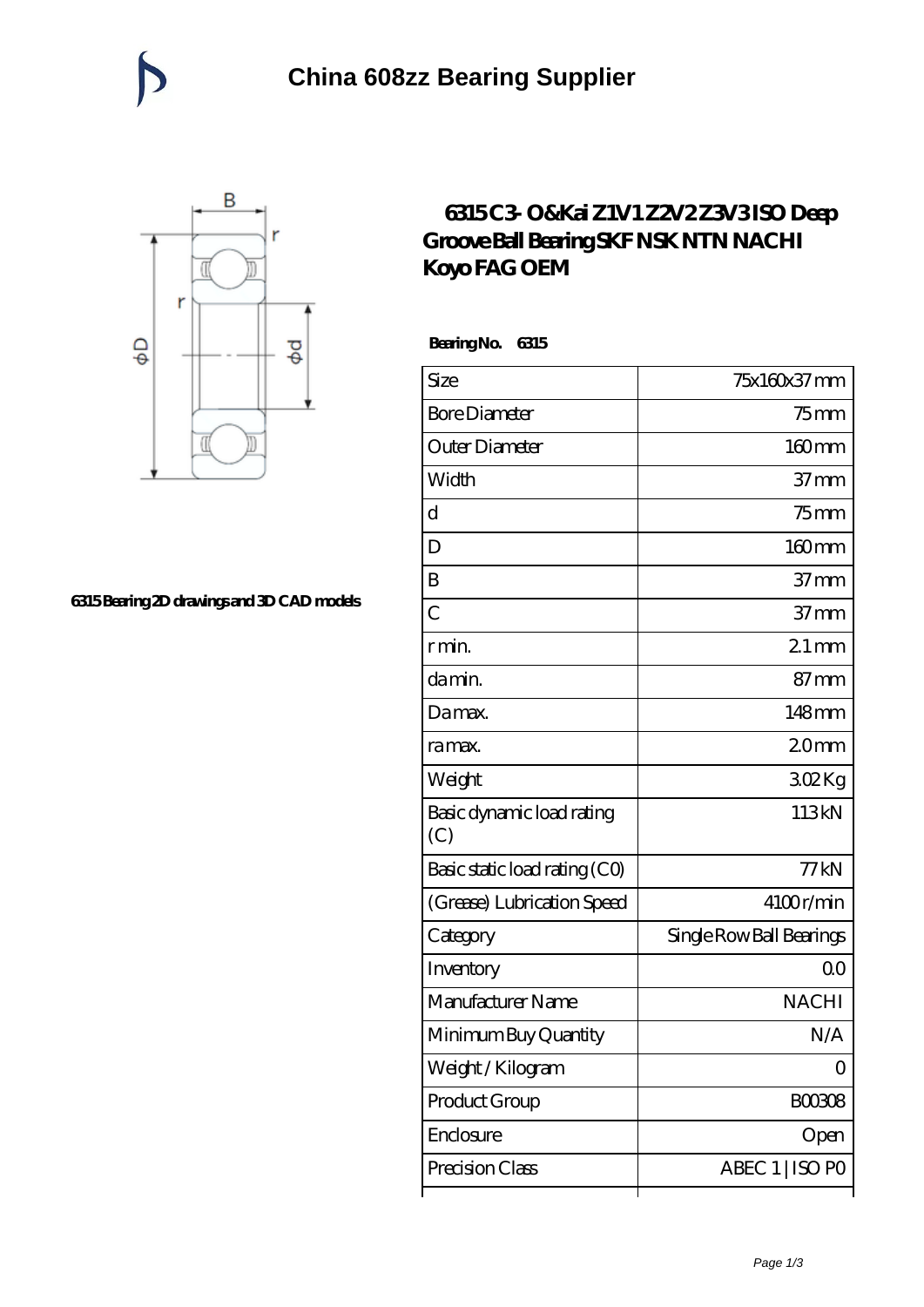## **[China 608zz Bearing Supplier](https://catchios.com)**

 $\bigtriangledown$ 

| Maximum Capacity / Filling<br>Slot | No                                                                                                                                                                                                                          |
|------------------------------------|-----------------------------------------------------------------------------------------------------------------------------------------------------------------------------------------------------------------------------|
| Rolling Element                    | <b>Ball Bearing</b>                                                                                                                                                                                                         |
| Snap Ring                          | No                                                                                                                                                                                                                          |
| <b>Internal Special Features</b>   | No                                                                                                                                                                                                                          |
| Cage Material                      | Steel                                                                                                                                                                                                                       |
| Internal Clearance                 | CO-Medium                                                                                                                                                                                                                   |
| Inch - Metric                      | Metric                                                                                                                                                                                                                      |
| Long Description                   | 75MM Bore; 160MM<br>Outside Diameter; 37MM<br>Outer Race Width; Open;<br>Ball Bearing, ABEC 1   ISO<br>PQ No Filling Slot; No Snap<br>Ring, No Internal Special<br>Features; CO-Medium<br>Internal Clearance; Steel<br>Cage |
| <b>Other Features</b>              | Deep Groove                                                                                                                                                                                                                 |
| Category                           | Single Row Ball Bearing                                                                                                                                                                                                     |
| <b>UNSPSC</b>                      | 31171504                                                                                                                                                                                                                    |
| Harmonized Tariff Code             | 8482105068                                                                                                                                                                                                                  |
| Noun                               | Bearing                                                                                                                                                                                                                     |
| Keyword String                     | Ball                                                                                                                                                                                                                        |
| Manufacturer URL                   | http://www.nachiamerica.c<br><b>om</b>                                                                                                                                                                                      |
| Outside Diameter                   | 6.299 Inch   160 Millimeter                                                                                                                                                                                                 |
| Bore                               | 2953Inch   75 Millimeter                                                                                                                                                                                                    |
| Inner Race Width                   | OInch   OMillimeter                                                                                                                                                                                                         |
| Outer Race Width                   | 1.457 Inch   37 Millimeter                                                                                                                                                                                                  |
| <b>Bore Type</b>                   | Cylindrical Bore                                                                                                                                                                                                            |
| Configuration                      | Single Row                                                                                                                                                                                                                  |
| <b>Bore Size</b>                   | $75$ mm                                                                                                                                                                                                                     |
| Width                              | 37 <sub>mm</sub>                                                                                                                                                                                                            |
| Fillet Radius/Chamfer              | $21 \,\mathrm{mm}$                                                                                                                                                                                                          |
| Dynamic Load Rating                | 113000N                                                                                                                                                                                                                     |